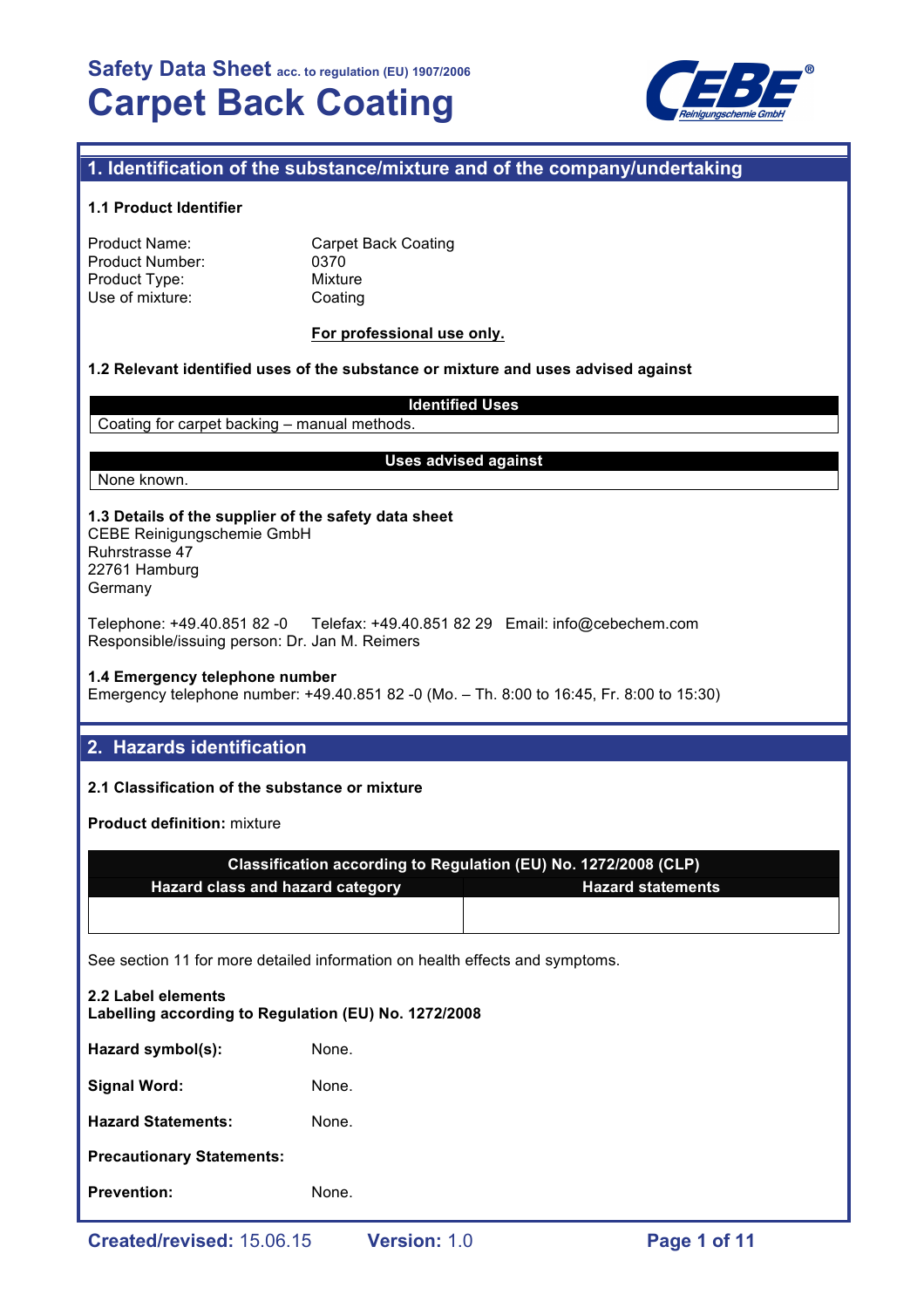

| <b>Reaction:</b>                     | None. |
|--------------------------------------|-------|
| Storage:                             | None. |
| Disposal:                            | None. |
| Additional labelling elements: None. |       |

**2.3 Other hazards**

**Other hazards that do not lead to a classification:** Not applicable.

# **3. Composition/information on ingredients**

#### **3.2 Mixtures**

| <b>Hazardous</b><br><b>Components</b>                                    | <b>Identifiers</b> | $Wt - %$ | <b>Classifcation</b><br>(EU) 1272/2008 |  |  |
|--------------------------------------------------------------------------|--------------------|----------|----------------------------------------|--|--|
|                                                                          |                    |          |                                        |  |  |
| See section 16 for the full wording of the above mentioned H-statements. |                    |          |                                        |  |  |

At the time of creation of this data sheet no further ingredients were classified as hazardous to health or environment or were contained in concentrations that did not mandate their mention in this section.

# **4. First aid measures**

#### **4.1 Description of first aid measures**

**Eye contact**: Immediately flush eyes with plenty of water, occasionally lifting the upper and lower eyelids. Check for and remove any contact lenses. In case of irritation consult a physician.

**Inhalation**: Remove victim to fresh air and keep at rest in a position comfortable for breathing. Get medical attention if symptoms occur.

**Skin contact:** Flush contaminated skin with plenty of water. Remove contaminated clothing and shoes. Get medical attention if symptoms occur.

**Ingestion:** Rinse mouth with water. Do not induce vomiting unless directed to do so by medical personnel. Get medical attention if symptoms occur.

**Protection of first-aiders:** No action shall be taken involving any personal risk or without suitable training.

#### **4.2 Most important symptoms and effects, both acute and delayed**

#### **Potential acute health effects**

**Eye contact:** No known significant effects or critical hazards. **Inhalation:** No known significant effects or critical hazards. **Skin contact**: No known significant effects or critical hazards. **Ingestion:** No known significant effects or critical hazards.

#### **Signs / symptoms of overexposure Eye contact**: No specific data. **Inhalation**: No specific data. **Skin contact**: No specific data.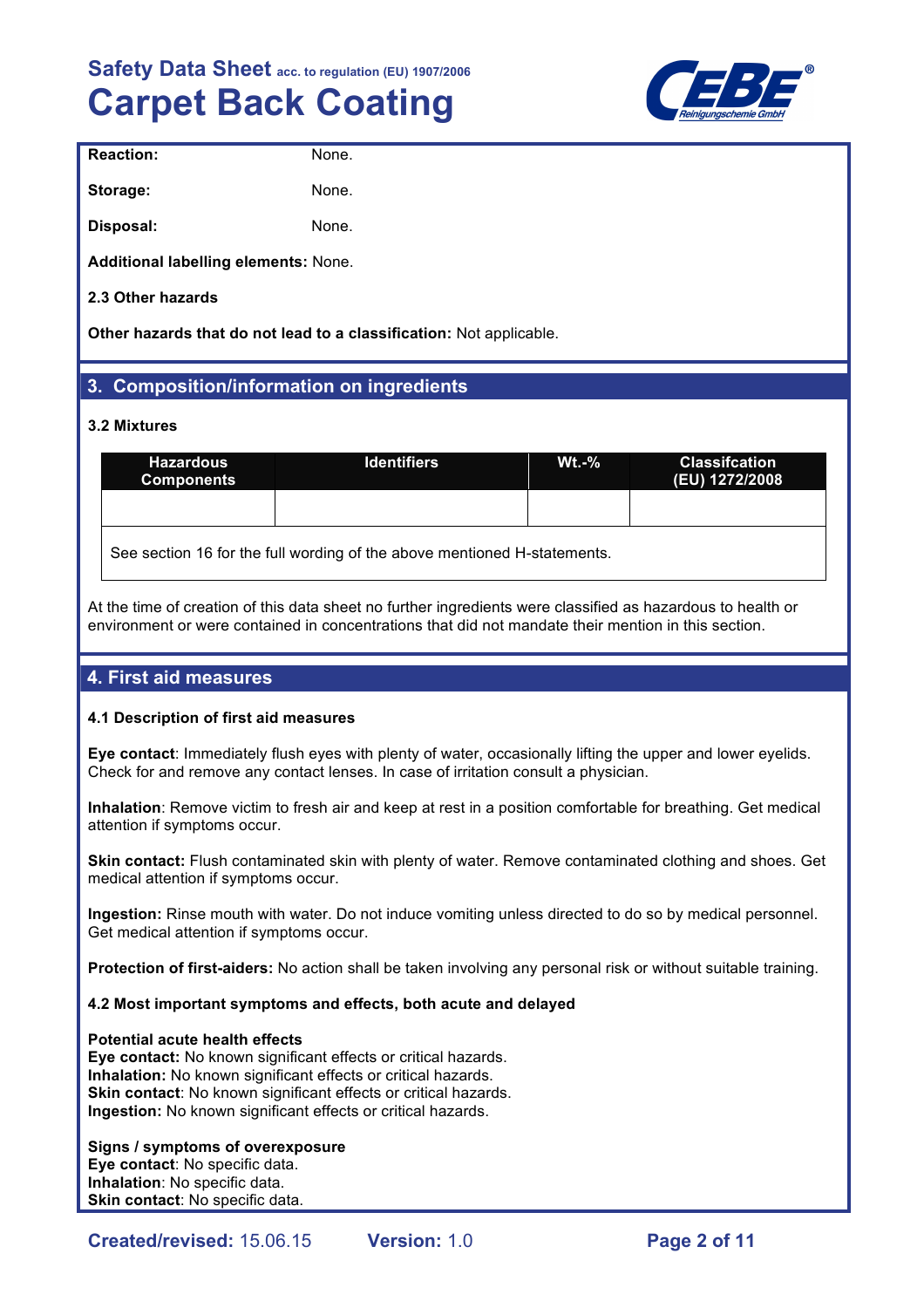

**Ingestion: No specific data.** 

#### **4.3 Indication of any immediate medical attention and special treatment needed**

**Indications for the physician:** Treat symptomatically. If larger amounts have been swallowed or inhaled consult specialist for poisoning.

**Special treatement:** No special treatment.

## **5. Fire fighting measures**

#### **5.1 Extinguishing media**

**Suitable extinguishing media:** Use an extinguishing agent suitable for the surrounding fire.

**Unsuitable extinguishing media:** None known.

#### **5.2 Special hazards arising from the substance or mixture**

**Hazards from the substance or mixture**: In a fire or if heated, a pressure increase will occur and the container may burst.

**Hazardous combustion products:** Decomposition products may include the following materials: carbon dioxide, carbon monoxide, oxides.

#### **5.3 Advice for firefighters**

**Special precautions for fire- fighters:** In case of fire the scene cordon immediately removing all persons from the danger area. No action shall be taken involving any personal risk or without suitable training. Move containers from fire area if safe to do so. Spray fire-exposed containers with water to cool.

**Special protective equipment for firefighters:** Fire fighters should wear proper protective equipment.

## **6. Accidental release measures**

#### **6.1 Personal precautions, protective equipment and emergency procedures**

**For persons that are not emergency technicians:** No action shall be taken involving any personal risk or without suitable training. Evacuate surrounding areas. Keep unnecessary and unprotected personnel from entering. Do not touch or walk through spilled material. Avoid breathing vapor or mist. Ensure adequate ventilation. In case of insufficient ventilation wear suitable respiratory equipment. Put on appropriate personal protective equipment.

**For first aid personel in case of emergency:** If protective equipment/clothing is needed in case of accidental release, Section 8 should be consulted for appropriate and inappropriate materials. See section 8 for further information on hygiene measures.

#### **6.2 Environmental precautions**

Avoid the proliferation and dispersal of spilled material and contact with soil, waterways, drains and sewers. Inform the relevant authorities if the product has caused environmental pollution (sewers, waterways, soil or air).

#### **6.3 Methods and materials for containment and cleaning up**

**Small amounts:** Dilute with plenty of water. Absorb with an inert material and place in an appropriate waste disposal.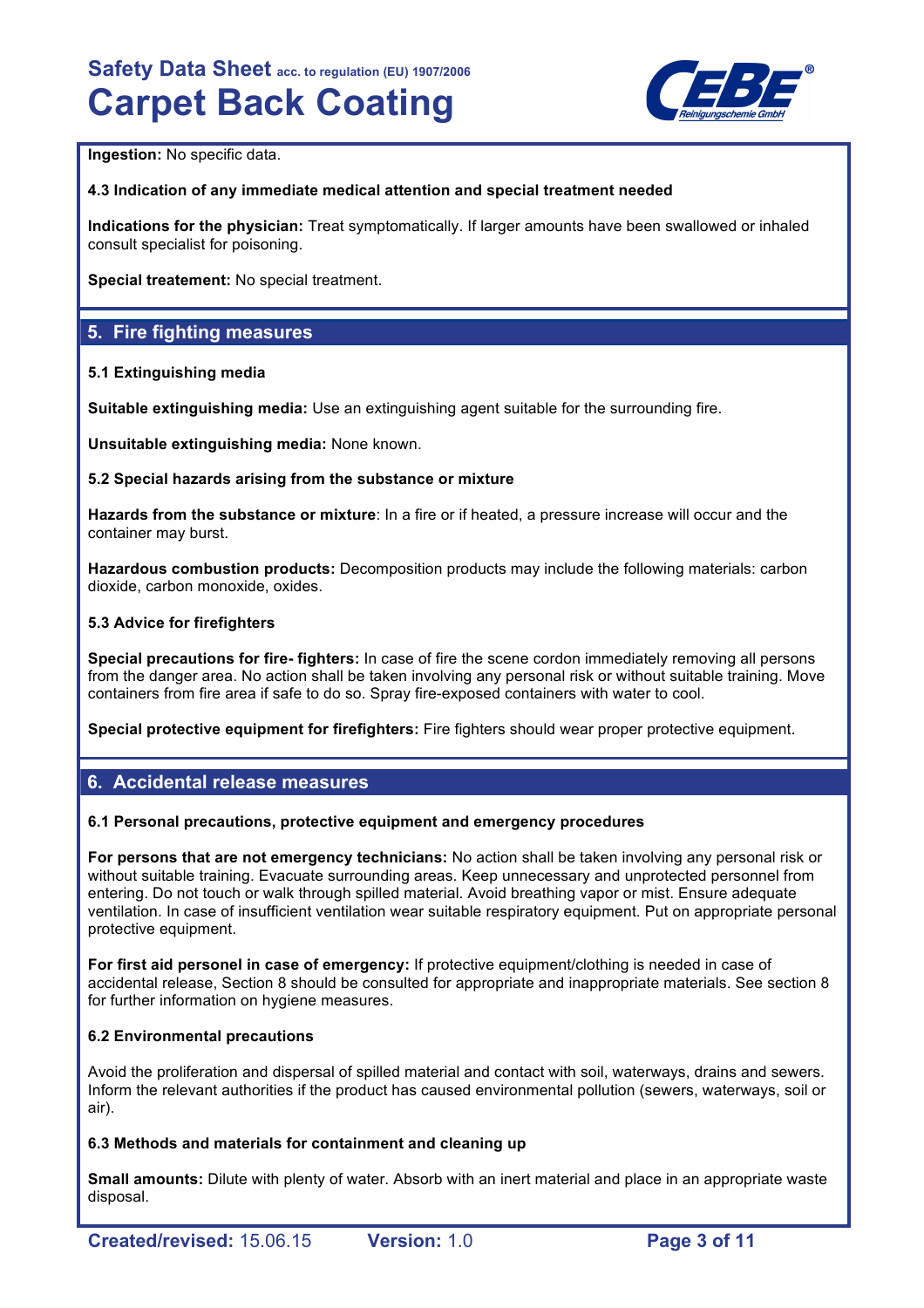

**Large amounts:** avoid entry into sewers, water courses, basements, or confined areas.Collect spilt material using non-flammable absorption agent (eg. sand, earth, vermiculite or diatomaceous earth) and hand it in for disposal according to local regulations in an appropriate container (see section 13).

#### **6.4 Reference to other sections**

See Section 1 for emergency contact information. See Section 8 for information on appropriate personal protective equipment. See Section 13 for additional waste treatment information.

## **7. Handling and storage**

The information in this section contains generic advice and guidance. The list of Identified Uses in Section 1 should be consulted for any exposure scenario or when exposure scenarios on the available applicationspecific information.

#### **7.1 Precautions for safe handling**

**Protective measures:** Put on appropriate personal protective equipment (see Section 8).

**Advice on general occupational hygiene:** Eating, drinking and smoking should be prohibited in areas where this material is handled, stored and processed. After use or contact with the substance immediately wash hands and face especially before eating, drinking and smoking. Remove contaminated clothing and protective equipment before entering eating areas. See Section 8 for additional information on hygiene measures.

#### **7.2 Conditions for safe storage, including any incompatibilities**

Store between the following temperatures: 0 to 40°C (32 to 104°F). Store in accordance with local regulations. Keep only in original container. Protect from direct sunlight. Store in a dry, cool and wellventilated area, away from incompatible materials (see section 10) and do not store with food and drink. Hold container tightly closed and sealed until ready to use. Containers that have been opened must be carefully resealed and kept upright to prevent leakage. Do not store in unlabelled containers. Use appropriate container to avoid environmental contamination.

#### **7.3 Specific end use(s)**

**Recommendations:** No information available.

## **8. Exposure controls/personal protection**

The information in this section contains generic advice and guidance. The list of Identified Uses in Section 1 should be consulted for any exposure scenario or when exposure scenarios on the available applicationspecific information.

#### **8.1 Control parameters**

#### **Occupational exposure limit values**

**Name of substance <b>Exposure limit value** 

#### **Recommended monitoring procedures**

If this product contains ingredients with exposure limits, monitoring procedures are personal, (related to workplace) or biological monitoring may be required to determine the effectiveness of the ventilation or other control measures and / or the necessity to use respiratory protective equipment. Reference should be made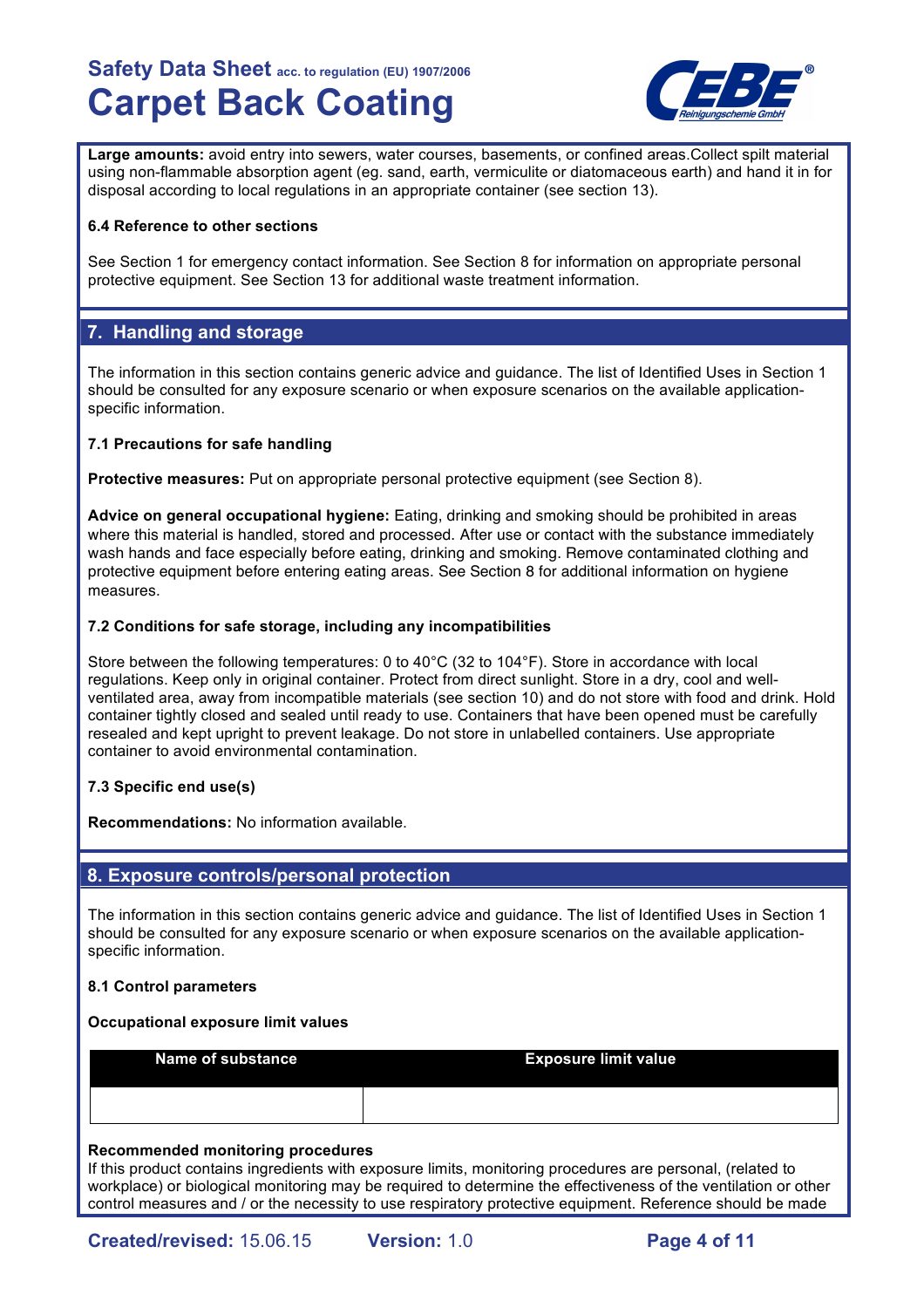

to European Standard EN 689 for methods for the assessment of exposure by inhalation to chemical agents and national guidance documents for methods for the determination of hazardous substances.

#### **Derived effect concentrations**

No Derived No Effect Levels (DNEL) – values available.

#### **Predicted effect concentrations**

No Predicted No Effect Concentrations (PNEC) available.

#### **8.2 Limitation and monitoring of exposure**

**Appropriate etechnical controls:** Use only with adequate ventilation. Process enclosures, local exhaust ventilation or other engineering controls be used to keep worker exposure to airborne contaminants below any recommended or statutory limits. The engineering controls also need to keep gas, vapor or dust concentrations below any lower explosive limits. Use explosion-proof ventilation equipment.

#### **Personal protective measures**

**Hygiene measures:** After handling chemical products and at the end of the working day as well as before eating, smoking and using the toilet thoroughly wash hands, forearms and face. Select appropriate techniques to remove potentially contaminated clothing. Wash contaminated clothing before reusing. Ensure that eyewash stations and safety showers are close to the work area.

**Eye protection / face protection (EN 166):** No special recommendations.

**Hand protection (EN 374):** No special recommendations.

**Skin protection (EN 14605):** Before handling this product the personal protective equipment should be selected on the basis of the task and the associated risks to be carried out and approved by a specialist.

**Other skin protection:** Appropriate footwear and any additional skin protection measures based on the task being performed and the risks involved and should be approved by a specialist.

**Respiratory protection (EN 143, 14387):** Under normal and intended conditions of product use no respirator is required. If workers are exposed to concentrations above the exposure limit, they must use appropriate, certified respirators.

**Thermal hazards:** Not applicable.

**Delimitation and monitoring of the environmental exposition:** Emissions from ventilation or work process equipment should be checked to ensure they comply with the requirements of environmental protection legislation. In some cases, fume scrubbers, filters or engineering modifications to the process equipment will be necessary to reduce emissions to acceptable levels.

## **9. Physical and chemical properties**

#### **9.1 Information on basic physical and chemical properties**

- **a) Appearance: Form:** liquid **Color:** milky-white
- **b) Odor:** pleasant
- **c) Odor threshold:** Not applicable and/or not determined for this mixture
- **d) pH:**  $4.0 \pm 0.5$  at  $20^{\circ}$ C
- **e) Freezing/melting point:** Not applicable and/or not determined for this mixture
- **f) Boiling point/boiling range:** Not applicable and/or not determined for this mixture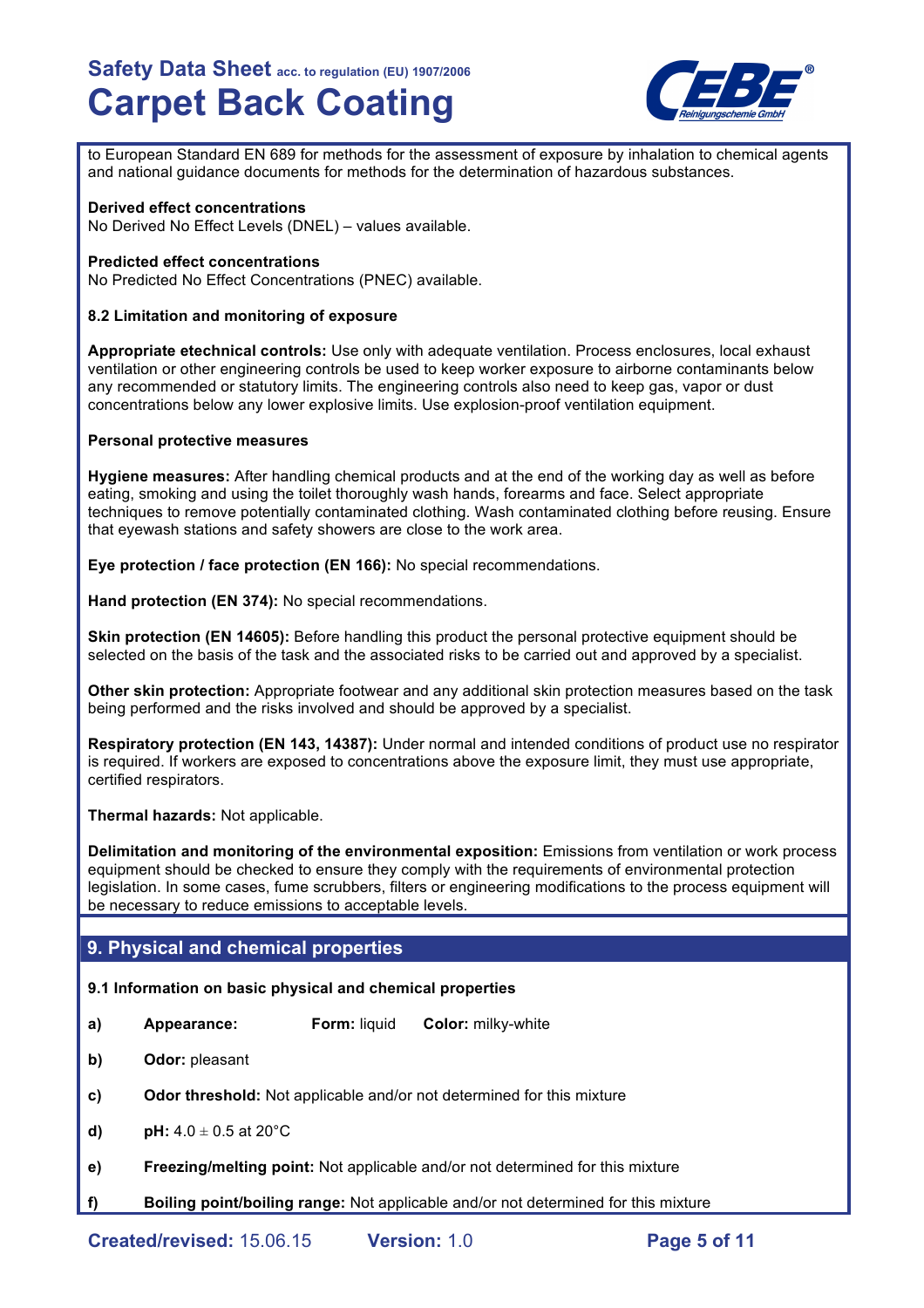

- **g) Flash point:** Not applicable and/or not determined for this mixture
- **h) Evaporation rate:** Not applicable and/or not determined for this mixture
- **i) Flammability (solid, gas):** Not applicable and/or not determined for this mixture
- **j) Upper/lower explosion limit:** Not applicable and/or not determined for this mixture
- **k) Vapor pressure:** Not applicable and/or not determined for this mixture
- **l) Relative vapor density:** Not applicable and/or not determined for this mixture
- **m) Density:** 1.000 1.020 g/cm<sup>3</sup>
- **n) Solubility** easily soluble in the following substances: water
- **o) partition coefficient:** n-octanol/water: Not applicable and/or not determined for this mixture
- **p) Ignition temperature:** Not applicable and/or not determined for this mixture
- **q) Thermal decomposition:** Not applicable and/or not determined for this mixture
- **r) Viscositiy, dynamic:** Not applicable and/or not determined for this mixture
- **s) Explosive properties:** Not applicable and/or not determined for this mixture
- **t) Oxidizing properties:** Not applicable and/or not determined for this mixture

#### **9.2 Other information**

No further information available.

## **10. Stability and reactivity**

#### **10.1 Reactivity**

For this product or its ingredients no specific test data related to reactivity are available.

#### **10.2 Chemical stability**

The product is stable.

**10.3 Possibility of hazardous reactions** Dangerous reactions will not occur under normal storage conditions and under normal use.

## **10.4 Conditions to avoid**

No specific data.

#### **10.5 Incompatible materials**

No specific data.

#### **10.6 Hazardous decomposition products**

Under normal conditions of storage and use, hazardous decomposition products should not be produced.

# **11. Toxicological information**

#### **11.1 Information on toxicological effects**

**a) acute toxicity:**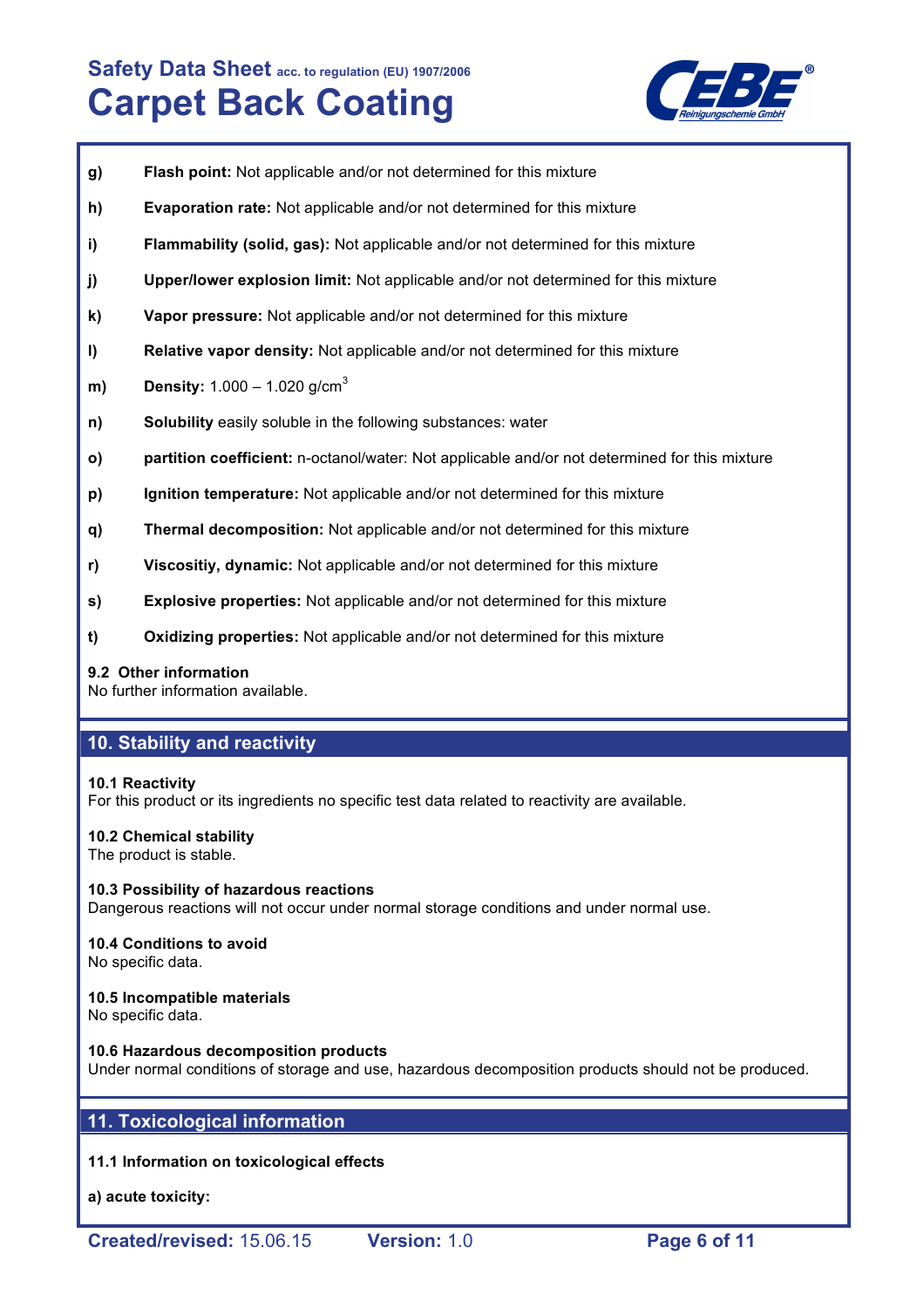

| <b>Name of</b><br><b>Substance</b> | <b>Result Species</b> | <b>Dose</b> | <b>Exposition</b> |
|------------------------------------|-----------------------|-------------|-------------------|
|                                    |                       |             |                   |

**Conclusion/Summary:** Not determined for this mixture.

### **b) Irritation to skin; c) Irritation to eyes; d) Sensitisation**

| Name of<br><b>Substance</b> | Result |  | Species Points Exposition Observation |  |
|-----------------------------|--------|--|---------------------------------------|--|
|                             |        |  |                                       |  |

**Conclusion / Summary:** No known significant effects or critical hazards.

**e) Germ cell mutagenicity:**

**Conclusion / Summary:** No known significant effects or critical hazards.

#### **f) carcinogenicity:**

**Conclusion / Summary:** No known significant effects or critical hazards.

**g) reproductive toxicity:**

**Conclusion / Summary:** No known significant effects or critical hazards.

**h) specific target organ toxicity single exposure Conclusion / Summary:** No known significant effects or critical hazards.

**i) specific target organ toxicity after repeated exposure Conclusion / Summary:** No known significant effects or critical hazards.

#### **j) Aspiration hazard**

**Conclusion / Summary:** No known significant effects or critical hazards.

**Teratogenicity Conclusion / Summary:** No known significant effects or critical hazards. **Information on the likely routes of exposure:** No known significant effects or critical hazards.

#### **Potential acute health effects**

**Inhalation:** No known significant effects or critical hazards. **Ingestion:** No known significant effects or critical hazards. **Skin contact:** No known significant effects or critical hazards. **Eye contact:** No known significant effects or critical hazards.

**Symptoms related to the physical, chemical and toxicological characteristics Inhalation:** No specific data.

**Ingestion:** No specific data. **Skin contact: No specific data. Eye contact:** No specific data.

## **Delayed and immediate effects and also chronic effects from short and long term exposure**

**Short term exposure**

**Potential immediate effects:** Not determined for the mixture. **Potential delayed effects:** Not determined for the mixture.

#### **Long-term exposure**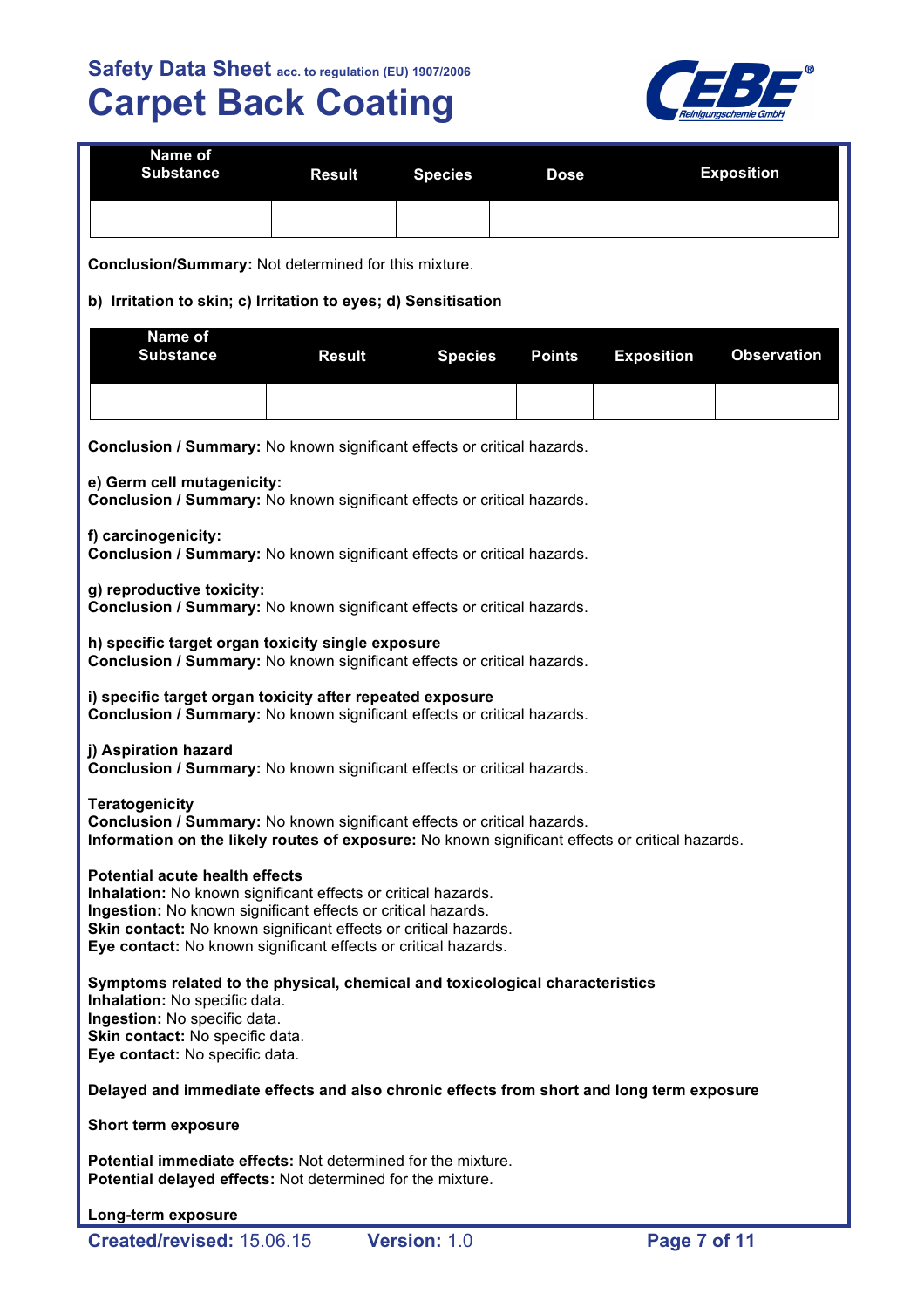

**Potential immediate effects:** Not determined for the mixture. **Potential delayed effects:** Not determined for the mixture.

#### **Potential chronic health effects**

**Conclusion / Summary:** Not determined for the mixture.

**General:** No known significant effects or critical hazards. **Carcinogenicity:** No known significant effects or critical hazards. **Mutagenicity:** No known significant effects or critical hazards. **Teratogenicity:** No known significant effects or critical hazards. **Developmental effects:** No known significant effects or critical hazards. **Fertility effects:** No known significant effects or critical hazards.

**Other information:** Not determined for the preparation.

## **12. Ecological information**

#### **12.1 Toxicity**

| Name of<br>substance | <b>Result</b> | <b>Species</b> | <b>Exposition</b> |
|----------------------|---------------|----------------|-------------------|
|                      |               |                |                   |

**Conclusion/Summary:** Not determined for this mixture.

**12.2 Persistence and degradability**

**Conclusion/Summary:** Not determined for this mixture.

#### **12.3 Bioaccumulative potential**

**Conclusion/Summary:** Not determined for this mixture.

**12.4 Mobility in soil**

**Partition coefficient ground/water (K<sub>OC</sub>):** Not determined for this mixture. **Mobility:** Not determined for this mixture.

# **12.5 Results of PBT and vPvB assessment PBT:** not applicable

**vPvB:** not applicable

#### **12.6 Other adverse effects** No special effects or hazards known.

# **13. Disposal considerations**

The information in this section contains generic advice and guidance. The list of Identified Uses in Section 1 should be consulted for any exposure scenario or when exposure scenarios on the available applicationspecific information.

Waste disposal according to EC Directives on waste and hazardous waste. Waste codes should be assigned by the user, preferably in collaboration with the waste disposal authorities.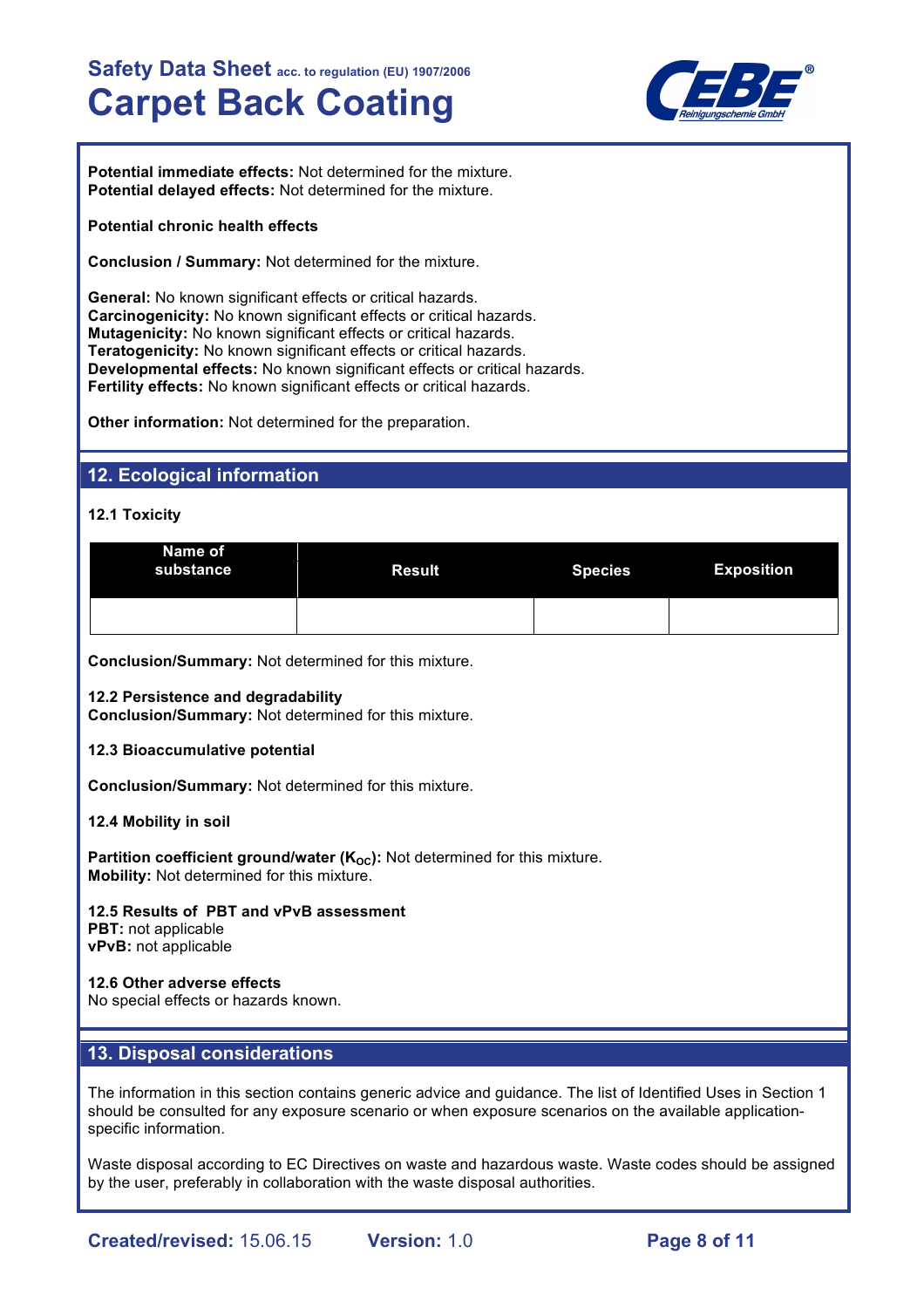

#### **13.1 Waste treatment methods**

#### **Product**

**Methods of disposal:** The generation of waste should be avoided or minimized wherever possible. Empty containers or liners may retain some product residues. Material and its container must be disposed of in a safe way. Significant quantities of waste product residue should not be disposed of via the foul sewer but processed in a suitable effluent treatment plant. Dispose of surplus and non-recyclable products via a licensed waste disposal contractor. Disposal of this product, solutions and any by-products should at all times comply with the environmental protection requirements and waste disposal legislation and the requirements of local authorities. Avoid the proliferation and dispersal of spilled material and contact with soil, waterways, drains and sewers.

**Hazardous waste:** According to the information available to the supplier at the time of creation/editing of this safety data sheet this product is not regulated as hazardous waste in the sense of EU regulation 2008/98/EC.

#### **Packaging**

**Methods of disposal:** The generation of waste should be avoided or minimized wherever possible. Waste packaging should be recycled.

**Special precautions:** This material and its container must be disposed of in a safe way. Empty containers or liners may retain some product residues. Avoid the proliferation and dispersal of spilled material and contact with soil, waterways, drains and sewers.

## **14. Transport information**

|                                          | <b>ADR/RID</b> | <b>ADR/ADNR</b> | <b>IMDG</b>    | <b>IATA</b>    |
|------------------------------------------|----------------|-----------------|----------------|----------------|
| 14.1 UN Number                           | Not regulated. | Not regulated.  | Not regulated. | Not regulated. |
| 14.2 UN proper<br>shipping name          | -              |                 |                | ٠              |
| 14.3 Transport<br>hazard class(es)       |                |                 |                |                |
| 14.4 Packing<br>group                    |                |                 |                |                |
| 14.5<br>Environmental<br>hazards         | No.            | No.             | No.            | No.            |
| 14.6 Special<br>precautions for<br>iuser | None.          | None.           | None.          | None.          |

**14.7 Transport in bulk according to Annex II of MARPOL 73/78 and the IBC Code** Not applicable.

**Multiplier according to ADR / RID 1.1.6.3:** Not applicable.

**Tunnel restriction code:** Not applicable.

## **15. Regulatory information**

**15.1 Safety, health, and environmental regulations/legislation specific for the substance/mixture**

**EC-Regulation Nr. 1907/2006 (REACh)**

**Appendix XIV - Index of substances that require permission Substances causing special concern:** None of the ingredients is listed.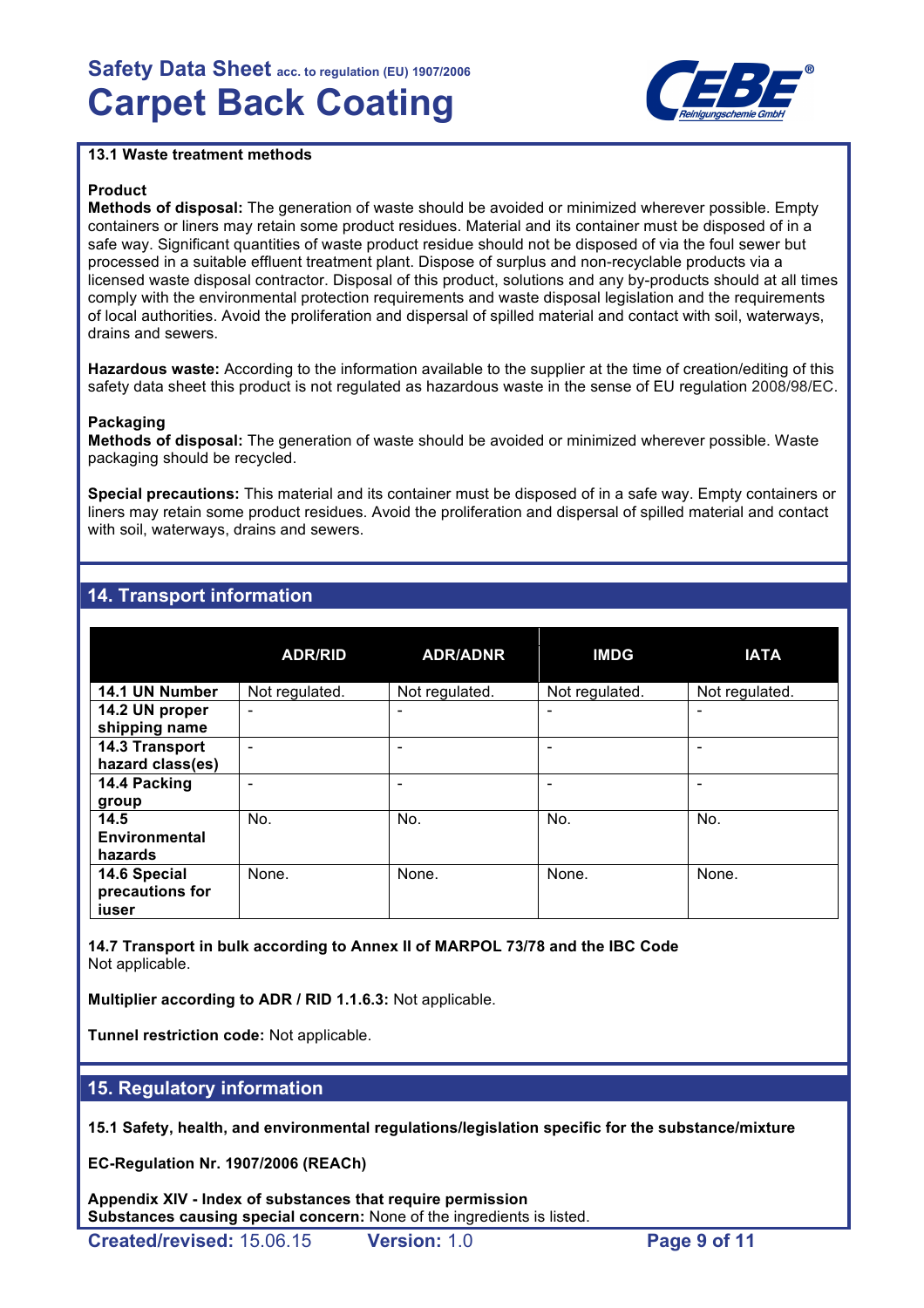

**Appendix XVII – Restriction of the production, the distribution, and the use of specific hazardous substances, mixtures, ans products:** Not applicable.

#### **Other EU-Regulations**

**Contents according to 648/2004 EC:** None.

#### **15.2 Chemical safety assessment**

This product contains substances that still require substance assessments.

#### **16. Other information**

 $\triangleright$  Marks the information that was changed since the last version.

#### **Abbreviations and acronyms:**

ADN/ADNR = European agreement for the international transport of hazardous materials on inland waterways ADR = European agreement for the international transport of hazardous materials on roads ATE = Estimation acute toxicity BCF = Bio concentration factor CLP = Regulation concerning the classification, labeling, and packaging Verordnung über die Einstufung, Kennzeichnung und Verpackung [Regulation (EC) No. 1272/2008] CAS = Chemical Abstracts Services Number DNEL = Derived Non-Effect Level DPD = Mixture regulation [1999/45/EG] EC = Europaean Commission EG = EG-Nummer EUH-Satz = CLP-specific hazard phrase IATA = International Aviation Transport Association IBC = Intermediate Bulk Container IMDG = International Maritime Dangerous Goods Code LogPow = Logarithm base-10 of the n-octanol:water pertition coefficient MARPOL 73/78 = International agreement from 1973 for the prevention of marine pollution caused by ships in the version of the protocol from 1978. ("Marpol" = marine pollution) MAK = maximum workplace concentration PBT = Persistent, bioacuumulating, and toxic PNEC = Predicted No-Effect Concentration REACH = Regultion concerning the Registration, Evauation, Approval and Restriction of Chemical Substances [Regulation (EC) No. 1907/2006] RID = Regulation for the transport of hazardous goods by railway REACH # = REACH Registration number vPvB = very persistent and very bioaccumulating

#### **Full text of abbreviated H statements:**

None.

#### **Full text of classifications [CLP / GHS]**

None.

**Manufacturer of protective gloves:** KCL GmbH Industriepark Rhön Am Kreuzacker 9 36124 Eichenzell

**Created/revised:** 15.06.15 **Version:** 1.0 **Page 10 of 11**